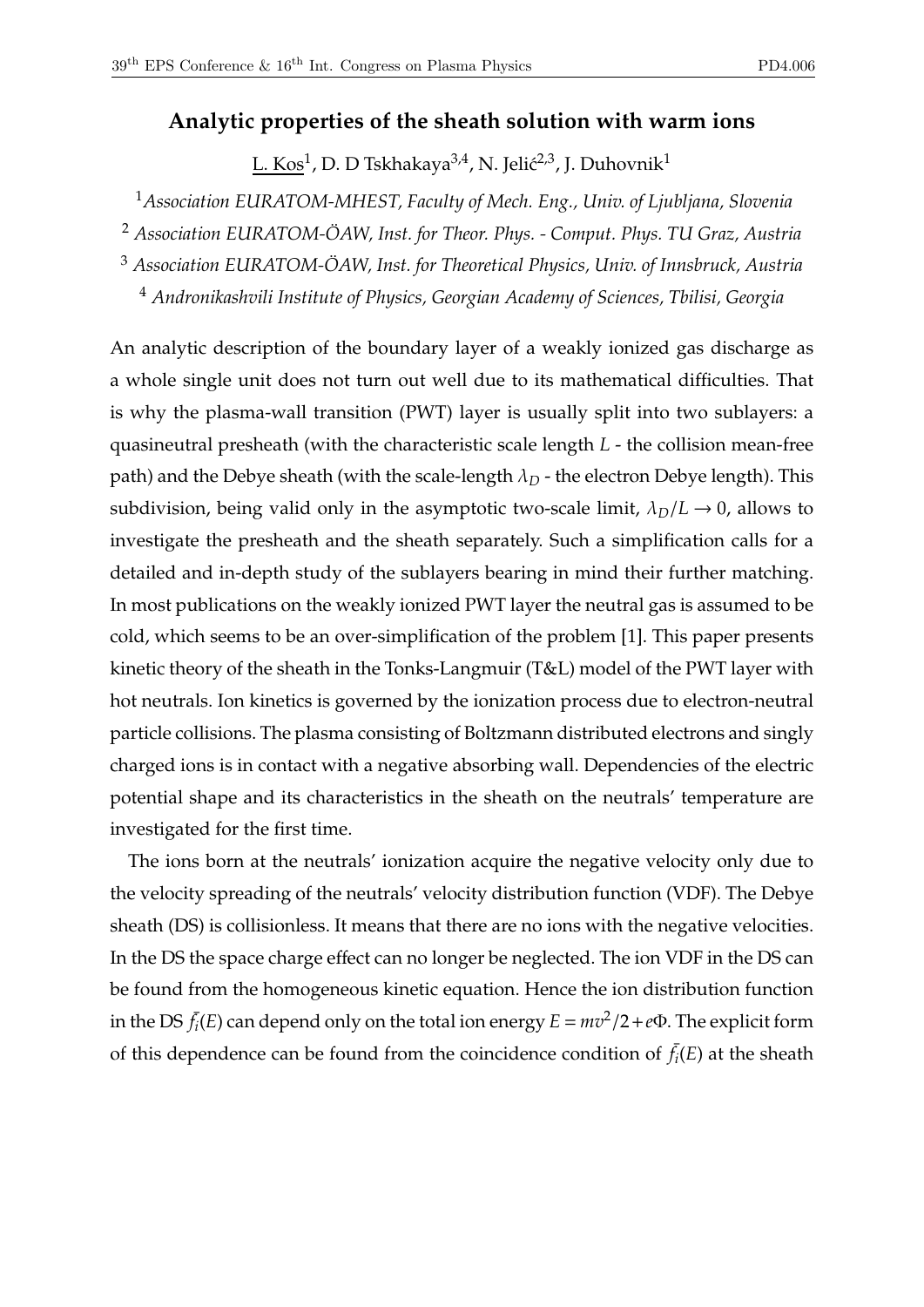edge  $x = x_s$  with the ion distribution function in the presheath. The result reads

$$
\bar{f}_s(v,\Phi) = \bar{f}_s(v^2 - \chi) = 2\bar{B} \frac{n_0}{\sqrt{2}c_s} \int_0^{-\Phi_s} d\Phi'' \frac{dx_0(\Phi'')}{d\Phi''} \frac{\exp(\tau \sqrt{v^2 - \chi - \Phi'')}}{\sqrt{v^2 - \chi - \Phi''}} \qquad (1)
$$
\n
$$
\times \exp[\Phi_s + \Phi''] H(v^2 - \chi - \Phi'').
$$

Here  $\Phi_s < 0$ ,  $\Phi < 0$  and  $\chi = \Phi_s - \Phi \ge 0$ . It should be mentioned that the necessary sheath *edge condition*  $\bar{f}_s(\Phi_s, v=0) = 0$  is fulfilled and from Eq. (1) it follows that  $\bar{f}_s(v, \Phi) = 0$  at  $v^2 \leq \chi$ . H(*x*) is Heaviside step function. Using the sheath scale ( $\simeq \lambda_D$ ) and introducing corresponding coordinates we can write the Poisson equation in the form

$$
\frac{d^2\chi}{d\xi^2} = n_i - n_e \,,\tag{2}
$$

where  $\xi = (z - z_r)/\varepsilon$  and  $\chi = \Phi_s - \Phi \cdot z_r$  is an arbitrary reference point allowing suitable choice of origin for the sheath coordinate ξ. Further we'll follow again the procedure given in Ref. [2]. For the ion and electron densities we find

$$
n_i(\chi) = \frac{1}{2} \int_0^\infty \frac{dy}{\sqrt{\chi + y}} \bar{f}_s(y) , \quad n_e(\chi) = \exp(\Phi_s - \chi) . \tag{3}
$$

After integration from Eq. (2) we obtain

$$
\xi - \xi_w = \int_{\chi_w}^{\chi} \frac{d\psi}{\sqrt{2[W(\psi) + \exp(\Phi_s - \psi) - \exp(\Phi_s)]}} \,, \tag{4}
$$

where  $\xi_w$  is the wall coordinate,  $\chi_w$  the relative potential at the wall, and

$$
W(\psi) = \int_0^\infty dy \,\bar{f}_s(y) [\sqrt{\psi + y} - \sqrt{y}].\tag{5}
$$

The smallness of the relative potential in the vicinity of the sheath edge  $\chi \ll 1$ , allows us to find the analytic expression for the potential shape there. Obviously, the numerical solution of Eq. (4) must coincide with this analytic expression in the region indicated. We start with an expansion of the ion and electron densities [3]

$$
\frac{d^2\chi}{d\xi^2} = \sum_{\nu} c_{\nu} \chi^{\nu/2} , \quad \text{where} \quad c_{\nu} = \begin{cases} a_{2n} - b_n \exp(\Phi_s) & \text{for } \nu = 2n ,\\ a_{2n+1} & \text{for } \nu = 2n+1 , \end{cases} \tag{6}
$$

$$
a_{2n} = \frac{(-1)^n}{2n!} \int_0^\infty \frac{dy}{\sqrt{y}} \frac{d^n \bar{f}_s(y)}{dy^n} , \quad a_{2n+1} = \frac{\pi (-1)^{n+1}}{2(n+\frac{1}{2})!} \frac{d^n \bar{f}_s(y)}{dy^n} \bigg|_{y=0} , \quad b_n = \frac{(-1)^n}{n!} . \tag{7}
$$

For coefficients  $c_v$  we have: (i) according to the quasineutrality condition at the sheath edge  $c_0 = \frac{1}{2}$  $rac{1}{2} \int_0^\infty$  $\overline{0}$ *dy*  $\frac{dy}{\sqrt{y}}$   $\bar{f}_s(y)$  − exp(Φ<sub>*s*</sub>) = 0 ; (ii) due to boundary condition for the VDF at the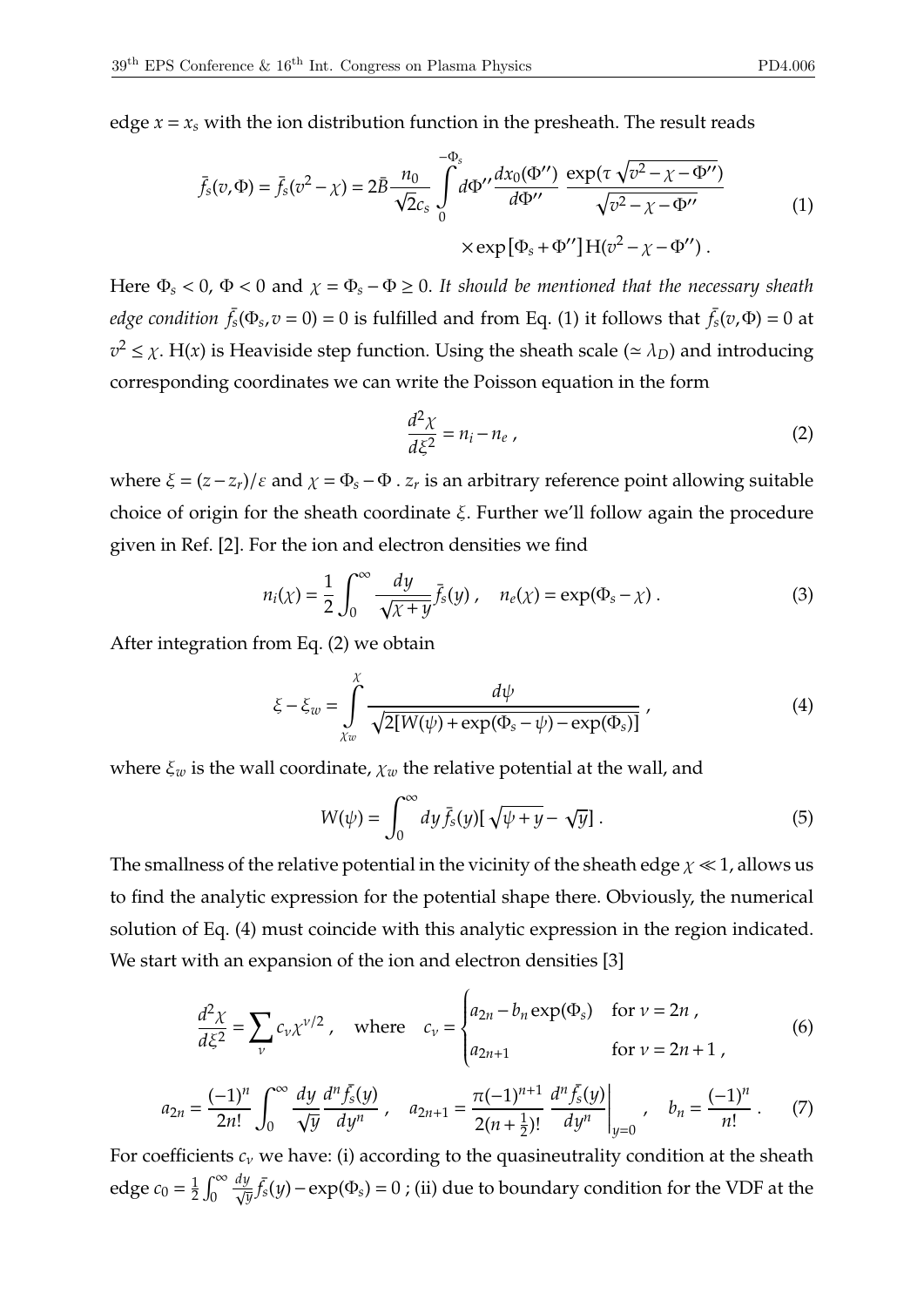

Figure 1: Coefficient  $c_3(T_n)$ .

Figure 2: The floating wall potential for hydrogen and argon.

sheath edge  $c_1 = -\bar{f}_s(0) = 0$ ; (iii) the Bohm criterion gives  $c_2 = 0$ . Neglecting higher order terms from Eq. (6) we find

$$
\xi_{io} = \xi_0 - 2\sqrt{\frac{5}{c_3}} \frac{1}{\chi^{1/4}}.
$$
\n(8)

The dependence of the coefficient  $c_3$  on the temperature  $T_n$  is shown in Fig. 1. The integration constant  $\xi_0$  and its relation to the  $\xi_w$  can be found by comparison of Eq. (8) with numerical solution of Eq. (4) [see Fig. 3]. It follows that potential drop in sheath for hydrogen at  $T_{n1} = 3$ ,  $\chi_w = \Phi_s(T_{n1}) - \Phi_w(T_{n1}) = 2.50$  and at  $T_{n2} = 10$ ,  $\chi_w = \Phi_s(T_{n2}) \Phi_w(T_{n2})$  = 2.262. Hence the comparison of the numerical solution of Eq. (4) for small  $\chi$ with Eq. (8) gives

$$
\xi_0 = \xi_w + 3.78
$$
 at  $T_n = 3$  and  
\n $\xi_0 = \xi_w + 3.11$  at  $T_n = 10$ . (9)

For the floating wall potential we have

$$
\Phi_w = \ln \left[ \sqrt{2\pi} \sqrt{\frac{m_e}{Mi}} \int_0^{\Phi_s} d\Phi \frac{dx_0}{d\Phi} \exp(\Phi) \right], \tag{10}
$$

which is dependent on the gas used as shown in Fig. 2. It follows that potential drop in sheath for hydrogen at  $T_{n1} = 3$ ,  $\chi_w = \Phi_s(T_{n1}) - \Phi_w(T_{n1}) = 2.50$  and at  $T_{n2} = 10$   $\chi_w =$  $\Phi_s(T_{n2}) - \Phi_w(T_{n2}) = 2.262$ .

To our knowledge this is the first attempt to study the influence of the ion source (neutral gas) temperature and fills the gap in the full understanding of the famous T&L model. This model forms the basis for all the recent investigations of the PWT layer.